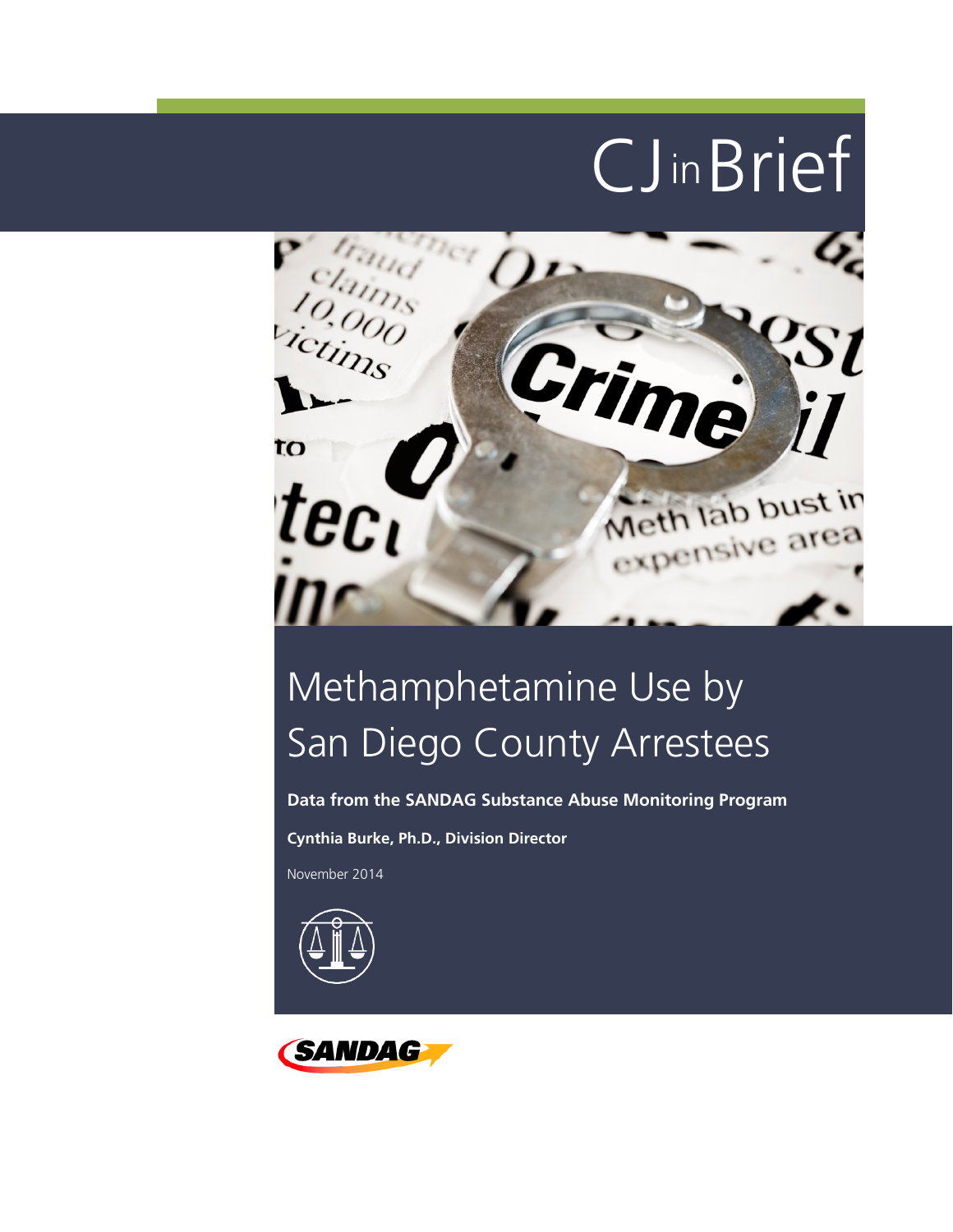Introduction: Interviews with adult and juvenile arrestees regarding drug use and other risky behavior have been conducted by SANDAG since 1987. As part of this effort, all arrestees who are randomly selected to participate in the SAM project and report meth use in the past 30 days are asked to complete a methamphetamine (meth) addendum. This meth addendum was added to the research protocol because meth has consistently been the second most commonly used illicit drug by arrestees in San Diego County and because the risk the drug poses to the user (physically and mentally), children in the household, and the community in general. This CJ in Brief summarizes data from these interviews and completes the series of publications for this project from this most recent calendar year.

 $+$  Compared to 2000, recent meth use was up for adults and around the same for juveniles, as measured by the percent of arrestees positive for the drug. While these 2013 rates were not 14-year highs, they were among the highest seen since 2005.



| Percent of Arrestees Positive For Meth, 2000-2013 |      |      |      |      |      |      |      |      |      |      |      |      |      |      |
|---------------------------------------------------|------|------|------|------|------|------|------|------|------|------|------|------|------|------|
| Year                                              | 2000 | 2001 | 2002 | 2003 | 2004 | 2005 | 2006 | 2007 | 2008 | 2009 | 2010 | 2011 | 2012 | 2013 |
| <b>Adult Males</b>                                | 28%  | 32%  | 34%  | 38%  | 43%  | 44%  | 36%  | 24%  | 20%  | 22%  | 25%  | 26%  | 31%  | 41%  |
| <b>Adult Females</b>                              | 29%  | 37%  | 37%  | 47%  | 42%  | 51%  | 47%  | 44%  | 31%  | 38%  | 33%  | 39%  | 47%  | 46%  |
| Juveniles                                         | 11%  | 11%  | 12%  | 15%  | 13%  | 21%  | 10%  | 8%   | 10%  | 6%   | 8%   | 4%   | 4%   | 10%  |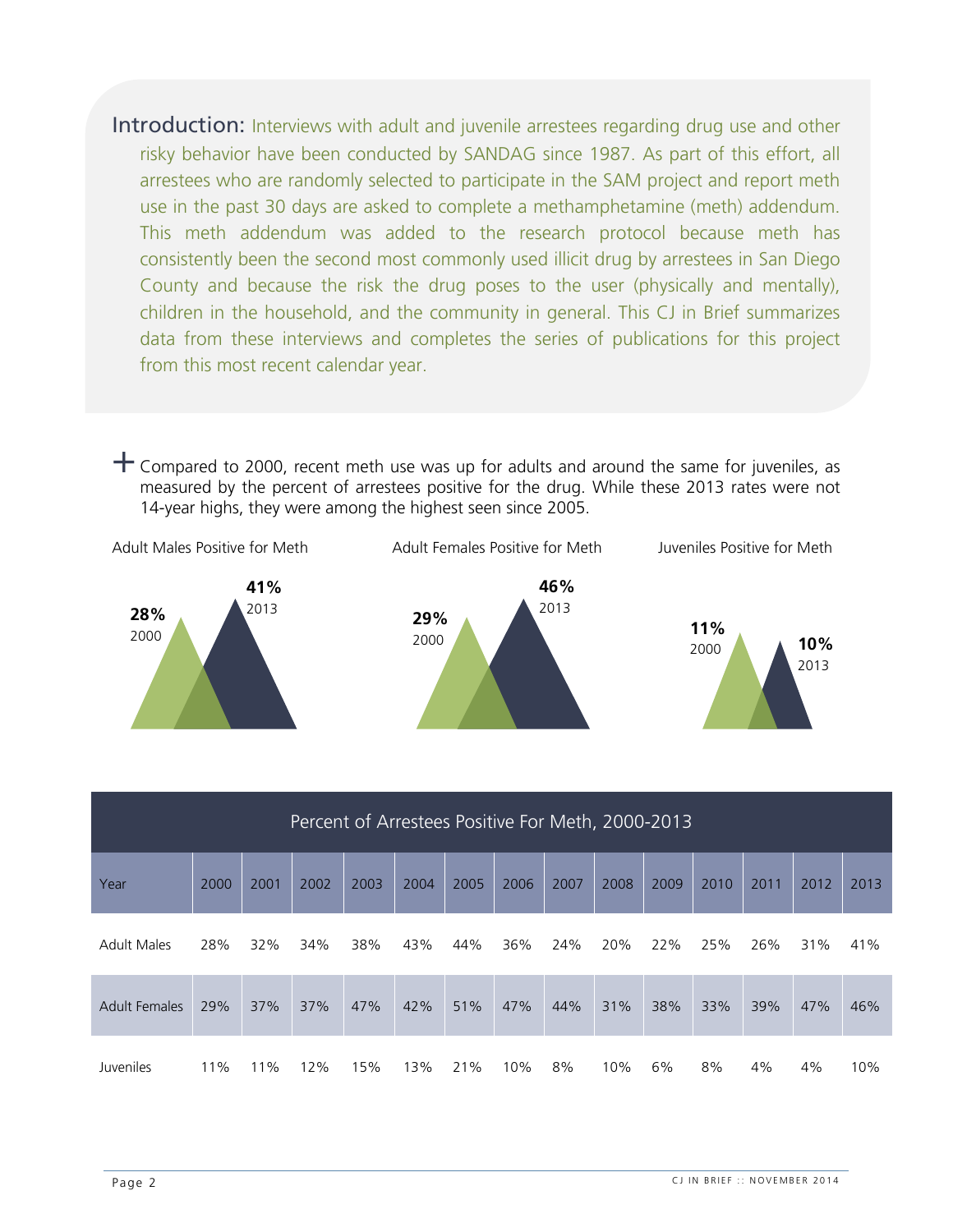

 $+$  Higher meth prices correlate with perception meth is harder to obtain and less use.

- $+$  When price is higher, it is also harder to obtain (positively correlated 9 of 13 comparison years).
- $+$  When price is higher, fewer arrestees test positive for the drug (negatively correlated 10 of the 13 comparison years)
- $+$  Since 2009, the percent who said the price is higher has consistently decreased, at the same time the percent positive for meth has consistently increased. According to officials, around this time, drug trafficking organizations in Mexico, in response to legislation that banned the legal importation of ephedrine/pseudoephedrine, changed their production method to the P2P method in "super labs" which are capable of producing meth that is highly pure at low cost.

"I wish it was never created. I fall for it again and again. There's so many people who can't get off this merry-go-round."

-55 year old White female arrested for drug possession

 $+$  Top Reasons Meth Users Start Using the Drug Different Than Why They Keep Using the Drug

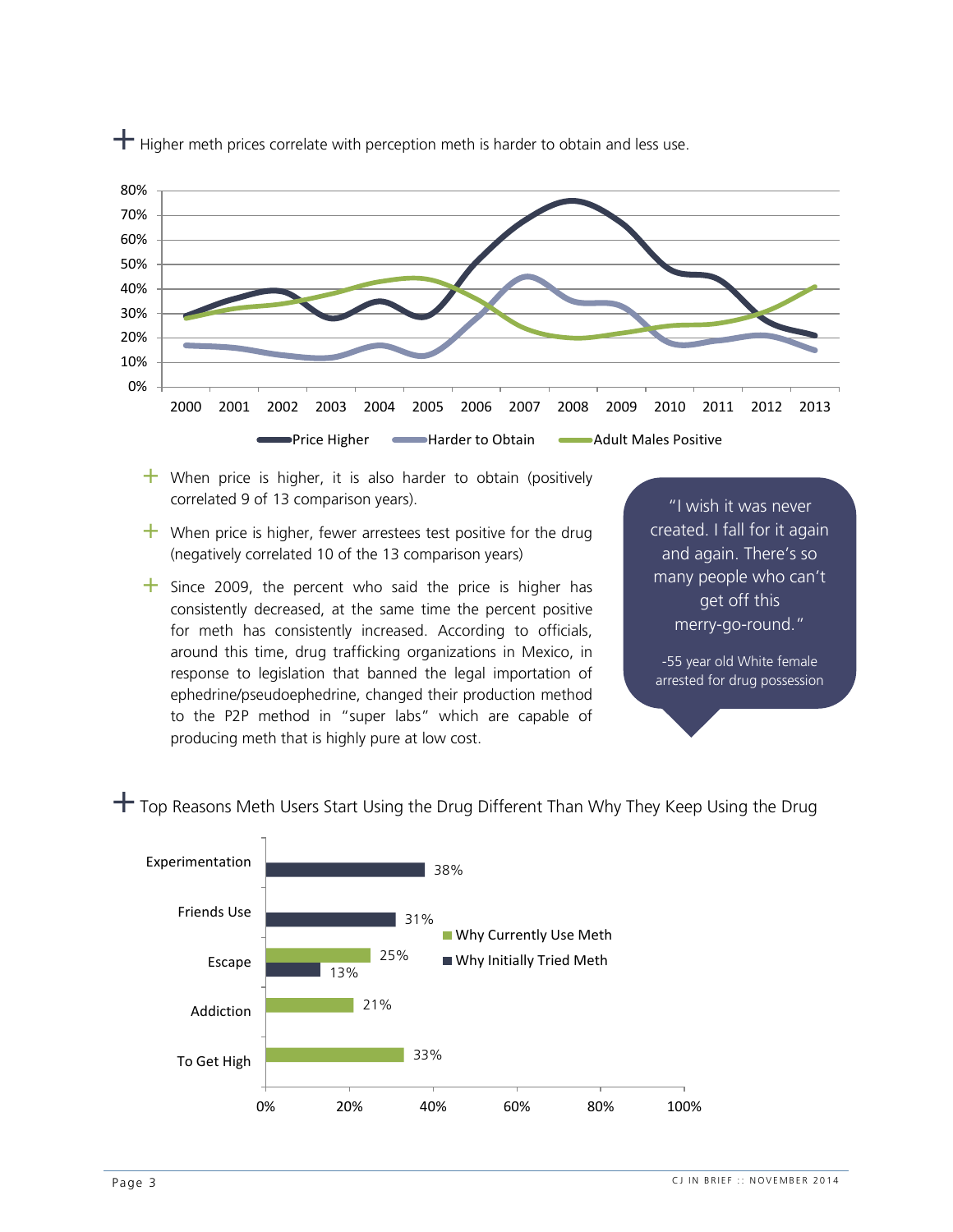## How Long & How Do They Use It? How Often & How Much Do they Use? How Do "Typical" Meth-Using Arrestees Get the Drug?

"Meth is doing what the evil intended crack to do 10 times over".

-39 year old Black male arrested for robbery

#### Method for Obtaining It

- 94% purchased in San Diego County
- 42% have sold meth or acted as a middleman
- 37% have a main source
- 32% have carried a weapon with them when they got meth

#### Pattern of Use

- Use 3 times in a day, on average when they use
- Use 5 days in a row, on average
- Use 1/2 gram of meth, on average, when they use

### Length and Mode of Use

- 72% usually smoke it
- 44% have also snorted it and 32% have injected it
- On average, adults had used meth for 12 years, with the range from less than a year to 46 years



arrestees were construction, unskilled labor, and professional/managerial.

or school.